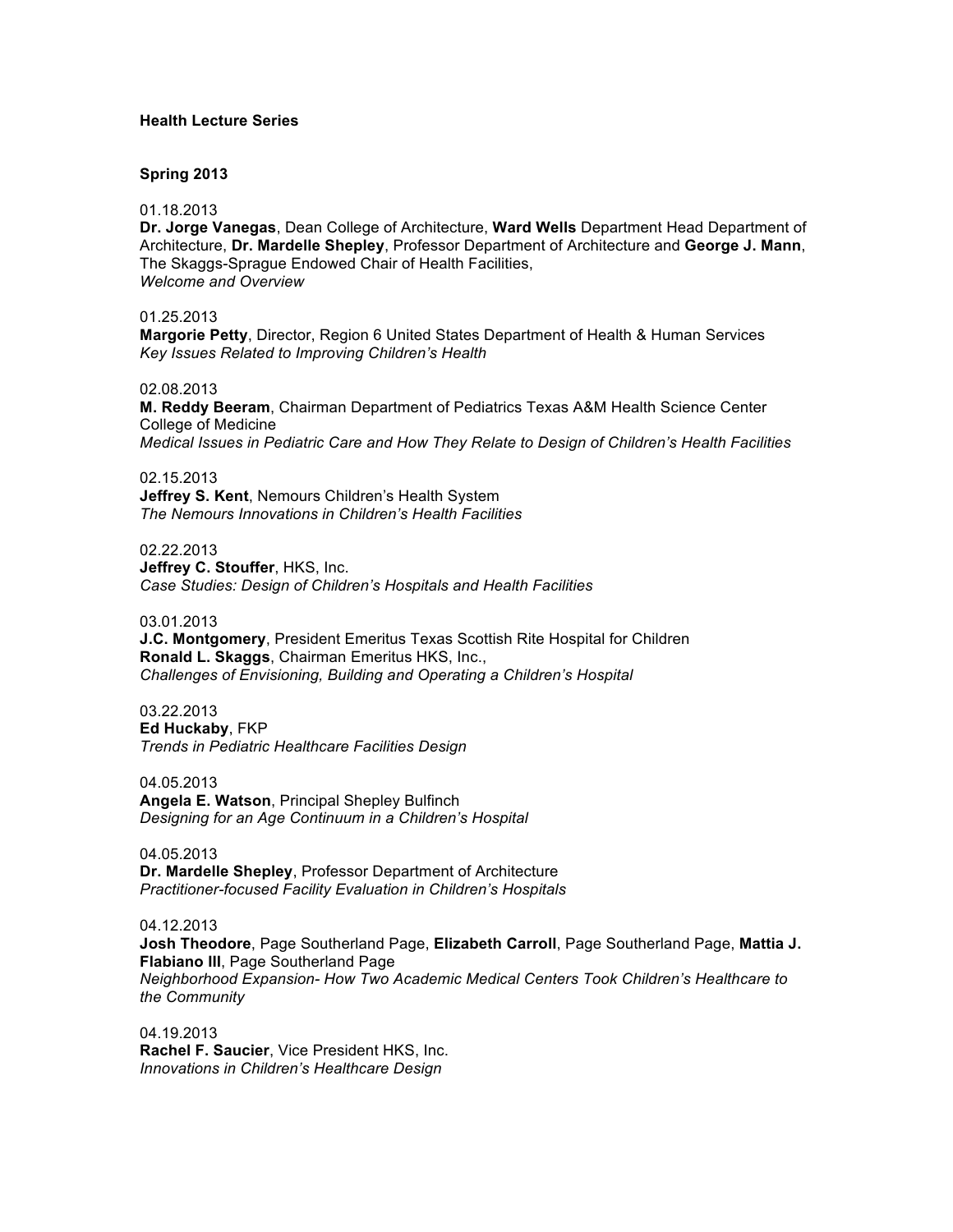# **Fall 2012**

### 08.29.2012

**Dr. Jorge Vanegas**, Dean College of Architecture, **Ward Wells** Department Head Department of Architecture and **George J. Mann**, The Skaggs-Sprague Endowed Chair of Health Facilities *Welcome and Overview*

09.05.2012

**Charles S. McDaniel**, Managing Principal SWA Group *Keynote Talk: It's a Small World After All…Really!*

09.12.2012

**James Henry**, HDR Architecture and Tom Braud, HDR Architecture

09.19.2012 **Craig Beale**, HKS *HKS Travelogue: Working and Learning on 6 ½ Continents*

10.03.2012

**Irvin E. Richter**, Chairman & CEO Hill International, Inc. *Is there any way to stop Construction Claims on Healthcare Projects or od we have to learn how to love them?*

10.10.2012 **Kurt Rockstroh,** Stefflan Bradley Architects *Planning for the Healthcare Needs of UK Veteran's of Foreign Wars*

10.17.2012

**Dr. Craig H. Blakely**, Dean School of Rural Public Health Texas A&M Health Science Center *Planners & Architects Constructing Health Facilities: the Need to Analyze Local Conditions, a Global Case Study*

10.24.2012 **Harold Adams**, RTKL Chairman Emeritus *Healthcare Design in a Multi-Culture Environment*

10.31.2012

**Ronald L. Skaggs**, Chairman Emeritus HKS, Inc., and **Joseph G. Sprague** Senior Vice President/ Director Health Facilities HKS, Inc. *The Practice of Healthcare Architecture Globally*

### 11.02.2012

**Sam W. Burnette**, Earl Swensson Associates Inc., **Adam Panter**, HDR Architecture, **Dan Thomas**, HDR Architecture, **Crandall Davis** HDR Architecture, **Jill Joseph**, Herman Miller, **Ronald L. Skaggs**, HKS, Inc., **Joseph G. Sprague** HKS, Inc., **Robert Doane**, Page Southerland Page, **Jim Snyder**, Odell, **John Castorina**, RTKL Associates, **Jean Mah**, Perkins + Will, and **Kevin Schlaht**, The Innova Group *HIAC Roundtable Discussion*

### 11.07.2012

Walt R. Massey, Balfour Beatty Construction and **Rodney L. Moss**, Balfour Beatty Construction *Addressing the Cost Benefit Quandary: Global Solutions for Maximizing the Value of Healthcare Dollars Spent in the U.S.*

11.14.2012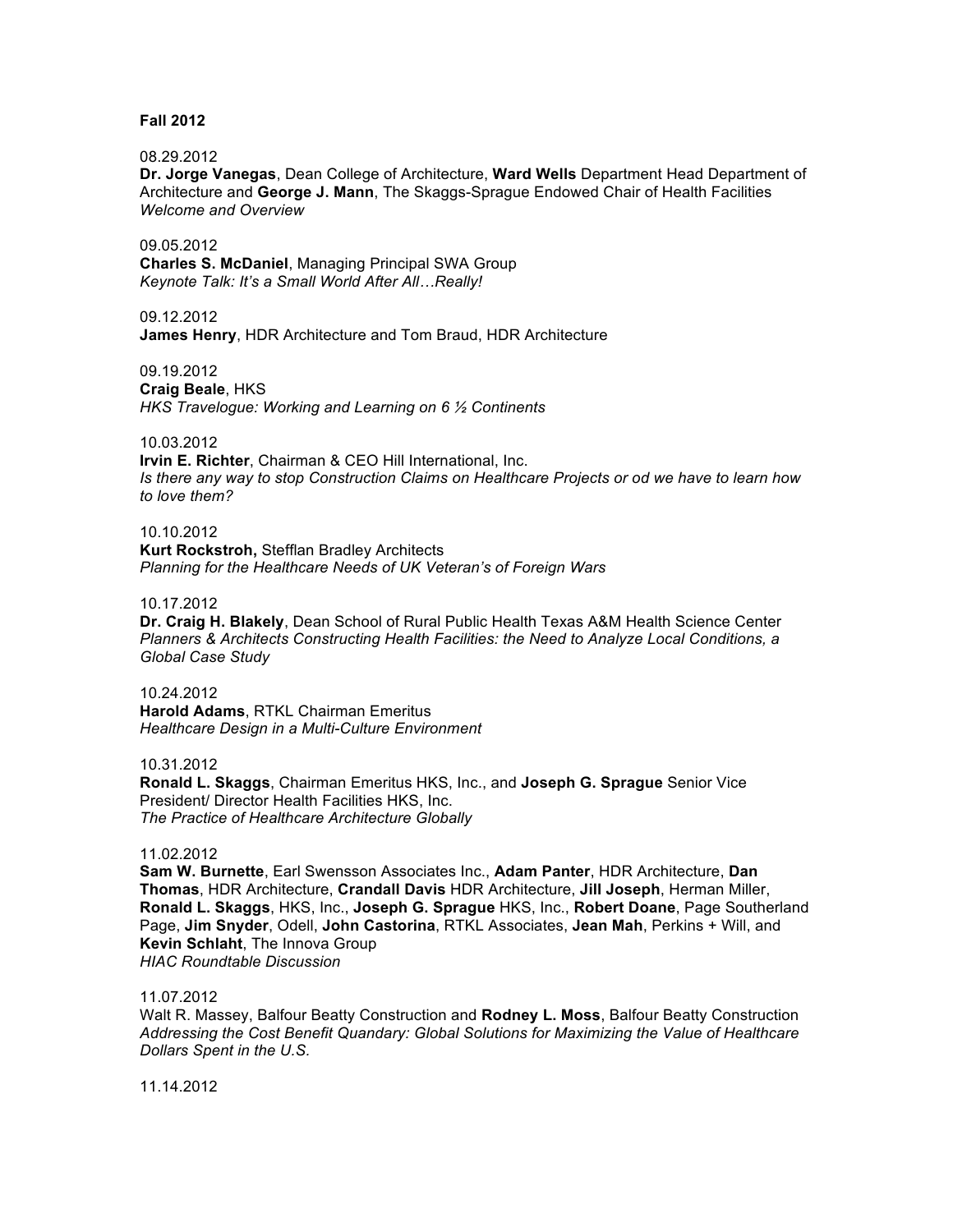**Dr. Roman Popadiuk**, Executive Director, George Bush Presidential Library Foundation, Texas A&M University *The Cultural Challenges of Communication*

**Spring 2012**

01.18.2012

**Dr. Craig H. Blakely**, Dean School of Rural Public Health Texas A&M Health Science Center, **Dr. Jorge Vanegas**, Dean College of Architecture, **Ward Wells** Department Head Department of Architecture and **Marjorie Petty**, Region 6 Director U.S. Department of Health & Human Services *Introductions*

01.25.2012

**Charles D. Phillips**, Texas A&M Health Science Center School of Rural Public Health and **M. Catherine Hawes**, Texas A&M Health Science Center School of Rural Public Health *Culture, Design and Long-Term Care in the 21st Century* 

02.01.2012

**Derek Dictson**, Executive Director Health for All and **Jody Hopkins**, Lone Star Association of Charitable Clinics

*A Portrait of Charity Care Clinics in Texas*

02.08.2012

**Dr. Eleanor M. Green**, College of Veterinary Medicine Biomedical Sciences, Dr. **Susanne M. Yandow**, Clinical Staff Physician and **Dr. T. Samuel Shomaker**, Texas A&M Health Science **Center** 

*The TAMU One Health Program*

02.15.2012

**Monica Wendel**, Texas A&M Health Science Center and Angie Alaniz, Texas A&M Health Science Center

*Building Community Capacity to Improve Health*

02.22.2012 **Deborah Sweetland**, HKS, Inc. *Healthcare Reform Changes the Way We Deliver Service to those Who Need Them the Most*

02.29.2012

**Charles J. Andrews**, Overland Partners and **Rebekah R. Negrete** Overland Partners

03.21.2012

**Oscar J. Munoz**, Deputy Director, Center for Housing and Urban Development College of Architecture Texas A&M University and **Dr. Jorge Vanegas**, Dean College of Architecture *Center for Housing and Urban Development Healthcare Initiatives in the Texas Colonias*

03.28.2012

**Dr. Richard Peavey**, People's Community Clinic and **Phillip Steffy** HDR Inc. *Caring for Those in Need: A Case Study of the People's Community Clinic*

04.04.2012 **Paule Anne Lewis**, Executive Director San Jose Clinic *Breaking Down Barriers and Building Access to Healthcare: Creating a Culturally Appropriate Environment*

04.04.2012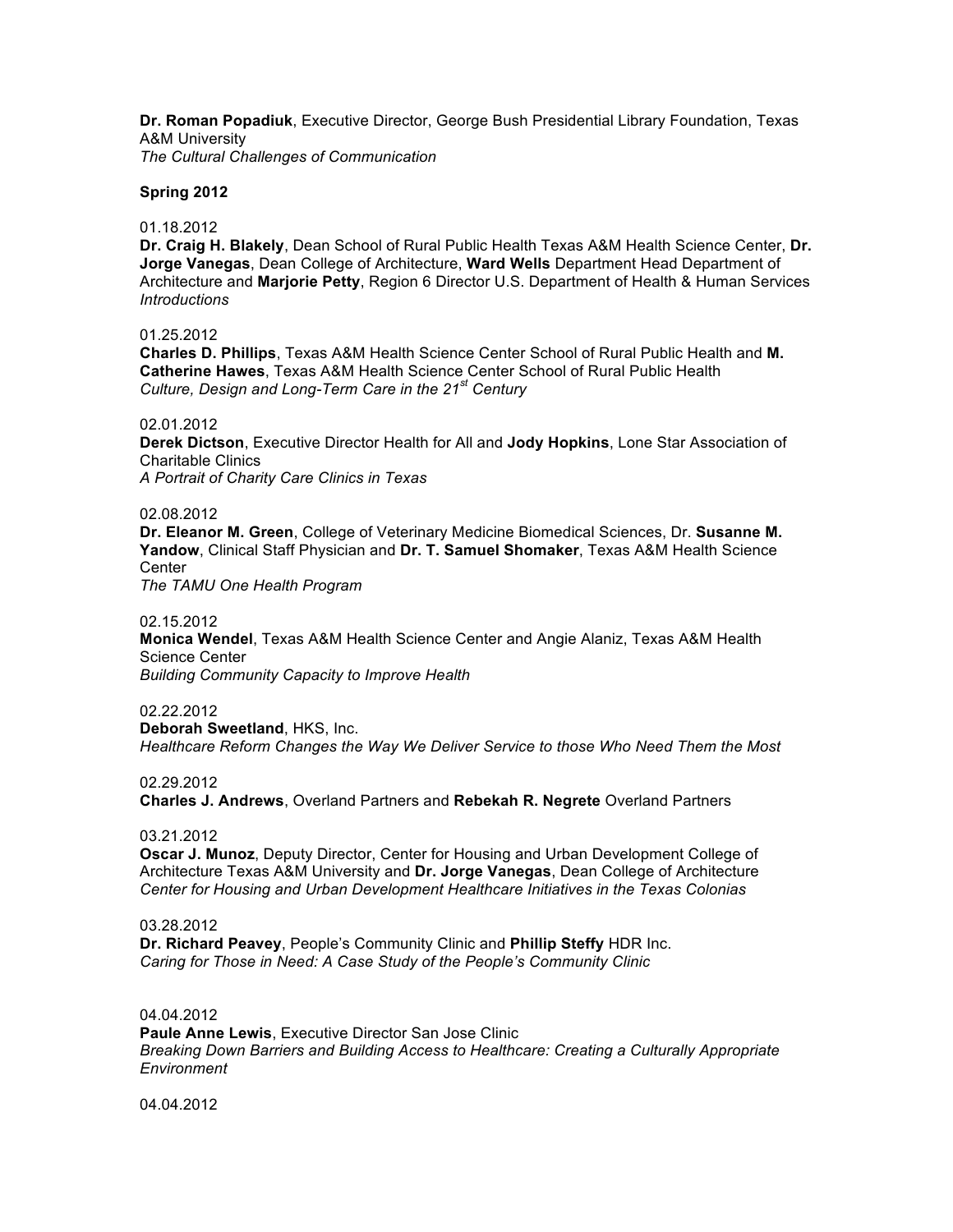**Shane Boren**, James R. Childers Architects *Native American Healthcare- Where Are We and How did We Get There*

## 04.11.2012

**Judith (Judy) T. Deyo**, TOMAGWA Healthcare Ministries *What's in a Shell?*

### 04.18.2012

**Sarah Meeker Jensen**, Jensen + Partners and **Frances Ridlehoover**, Jensen + Architects *Opportunities in Designing to Serve All*

## **Fall 2011**

09.07.2011

**Dr. Elton Abbott**, Associate Professor of Practice, Dept. of Architecture **Ward Wells,**  Department Head, Department of **Dr. Roman Popadiuk**, Executive Director, George Bush Presidential Library Foundation, Texas A&M University and **Xu Erwen**, Consul General of the People's Republic of China in Houston *View from the United States and View from China*

## 09.14.2011

**Dr. Xin Ma**, Adjunct Assistant Professor, Baylor College of Medicine and Yong Gan, WHR, **Architects** 

*A Comparison of the Health Issues and the Healthcare Systems in China and the U.S.*

## 09.21.2011

**Dr. Yan Hong**, School of Rural Public Health, Texas A&M Health Science Center *The Healthcare System in China: Can Ongoing Reforms Meet the Emergent Challenges*

## 09.28.2011

**Peter D. Trice.** Vice President The Innova Group *The Role of the Healthcare Consultant: Feasibility Studies and Programming*

### 09.28.2011

**Dr. Dudley L. Poston**, Professor Department of Sociology Texas A&M University *Demographics in China: Past present and Future and The Rural to Urban Migration*

### 10.05.2011

**Ming-Han Li**, Department of Landscape Architecture & Urban Planning Texas A&M University and **Dr. Chang-Shan Huang**, Department of Landscape Architecture & Urban Planning Texas A&M University

*Evidence-Based Design for Healthy Cities and Retirement Communities in China: Recent Projects of Scholarly Design Practice*

### 10.12.2011

**Ronald W. Dennis**, Principal Health Facilities HKS, Inc. **Bruce Johnson**, Senior Vice President HKS, Inc., and **Alex Wang** Vice President HKS, Inc.

*Case Studies: Health and Hospital Facility Projects in China- Examples of Collaboration with Chinese and US Firms*

10.19.2011

**David A. Rhodes**, President (retired) TRO Jung *Designing Hospitals in China- an American Architect's Experience*

10.26.2011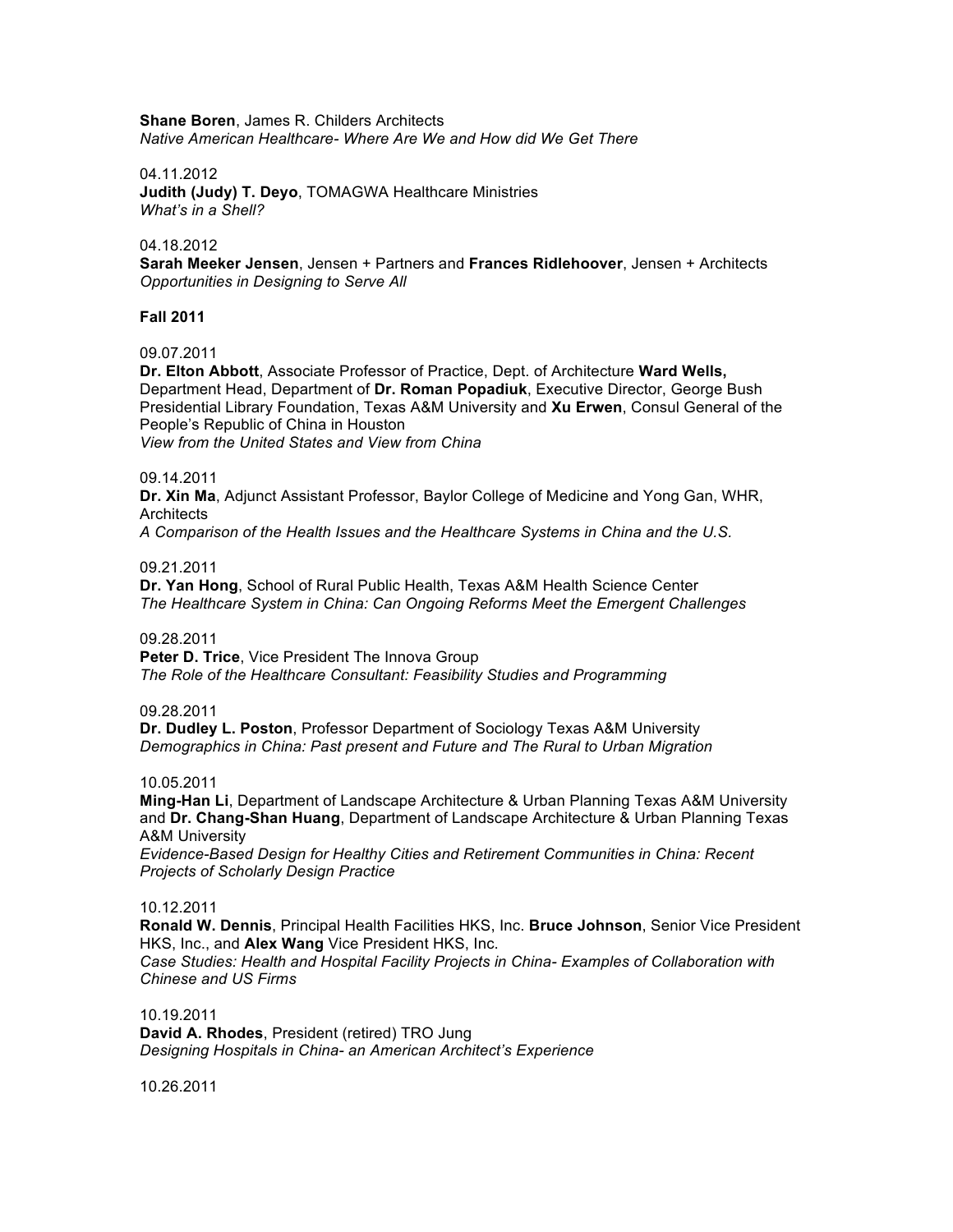**Kai Wang**, Vice President RTKL, Beijing, **Brad Barker**, Executive Vice President RTKL, **John Castorina**, Senior Vice President RTKL and **Gregory Yager**, Senior Vice President RTKL *Case Studies: Chinese Health and Hospital Facility Designs*

### 11.02.2011

**Dr. Xiqui Huang**, Chief Architect IPPR *Case Studies: Chinese Health and Hospital Design- Past, Present and Future*

## 11.04.2011

**Dr. Xiqui Huang**, Chief Architect IPPR, **Dr. Ying Zhou,** Associate Professor Department of Architecture Southeast University, **Dr. Xuemei Zhu**, Department of Architecture, **Dr. Zhipeng Lu**, Department of Architecture Craig Beale, Executive Vice President Healthcare Group Director, **Edward E. Huckaby**, FKP Architects, **Harold Nesland,** HDR, **Greg L. Hughes**, PBK, **Kurt M. Neubek**, PSP, **Peter D. Trice**, The Innova Group, **Kevin Schlaht**, The Innova Group, **Jean Mah**, Perkins & Will, **Sam W. Burnette**, Earl Swanson Associates, **John Castorina**, RTKL, **Karl Sonnenbger,** ZGF Architects, Uma Ramanathan, Shepley Bulfinch, **Ming Yan**, Shelpley Bulfinch and **Hands-Peter Wachter**, College of Architecture University of Oklahoma *Roundtable Discussion China: Toward Improved Health and Healthcare Facilities in the Future*

### 11.09.2011

**L. Bradford Perkins**, Principal Perkins Eastman *Problems, Pitfalls and Opportunities of Practicing in China: Case Studies of Hospitals, Health Facilities and Long-Term Care Facilities in China*

## **Spring 2011**

### 01.19.2011

**George J. Mann**, The Skaggs-Sprague Endowed Chair of Health Facilities and **Dr. Joseph J. McGraw,** Professor Emeritus *Introduction of Course and Objectives*

### 01.26.2011

**Larry Gamm**, Director, Center for Health Organization Transformation School of Rural Public Health, Texas A&M Health Science Center *Organizational Technologies for Coordinating Healthcare*

### 02.02.2011

**Craig Blakely**, Dean School of Rural Public Health Texas A&M Health Science Center *Causes of Illness and Death in the U.S.: The Global Context*

## 02.09.2011

**T. Samuel Shomaker**, Jean and Thomas McMullin Dean of Medicine and Vice President for Clinical Affairs, Texas A&M Health Science Center *The Use of Technology in Today's Medical School*

# 02.11.2011

**Derek D. Dictson**, Executive Director Health for All Clinic *Health for All: An Accessible, Lean, Sustainable, Quality and Cost Effective Non Profit Free Health Clinic*

### 02.16.2011

**Major General David A. Rubenstein**, Commanding General, Army Medical Department Center and School and Chief, Medical Service Corps US Army *Leadership That Ensures an Interdisciplinary Team Approach to Designing Accessible, Lean Sustainable, Quality Primary and Community Healthcare Facilities*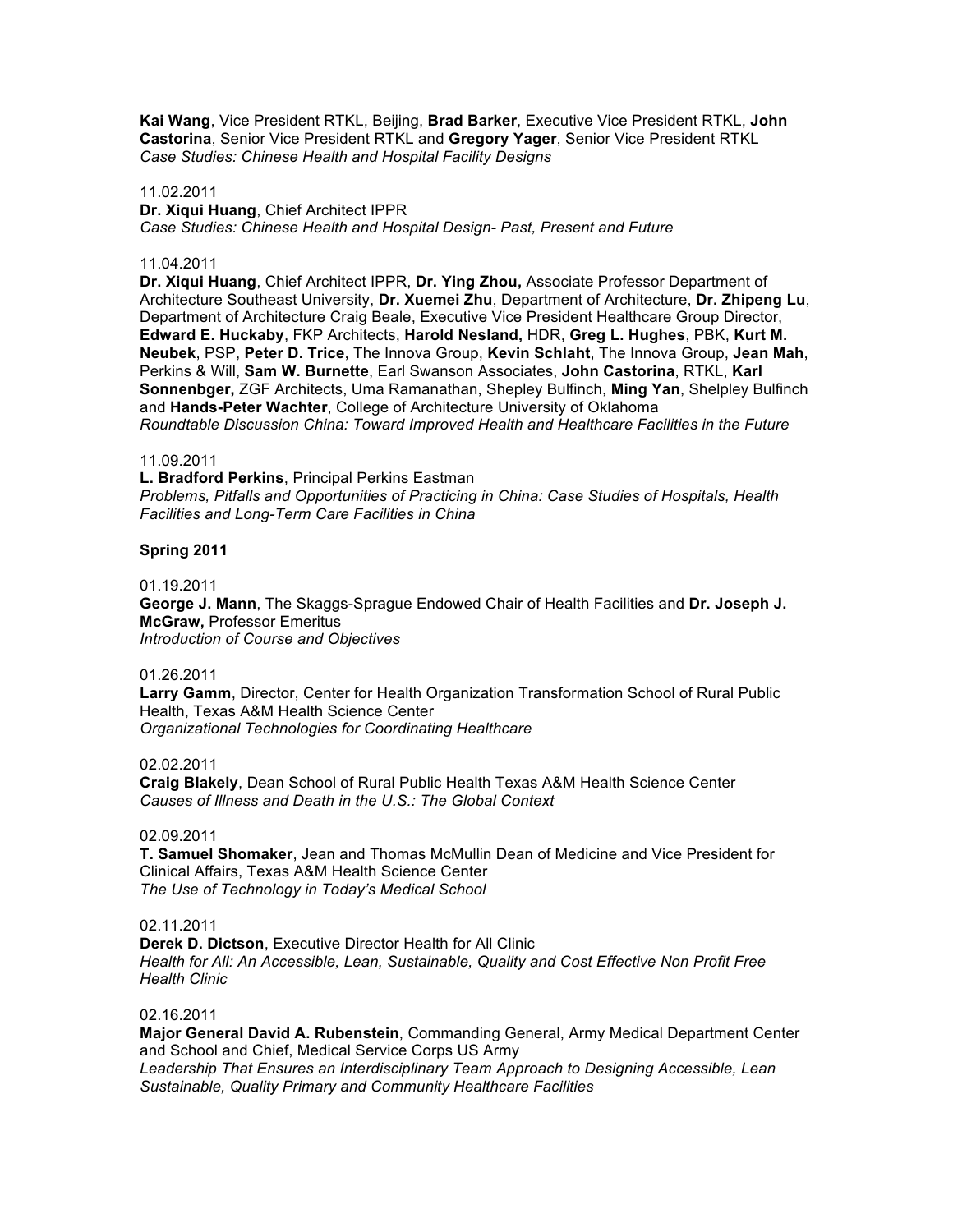02.23.2011 **Lillian Woo**, Specializing in Public Policy Issues *An Imperative for the Built Environment: Ecomimesis*

### 03.02.2011

**Rustin L. Becker**, Senior Vice President of Advance Planning Cogdell Spencer ERDMAN *Trends in Improving Community Access to Care*

# 03.09.2011

**Wendy M. Weitzner**, Vice President The Innova Group *Community Medical Office Buildings: Collaboration of Strategy, Operations, and Design to Support New Care Models*

# 03.23.2011

**Joyce Durham**, Principal Health Strategies & Solutions *Planning Approaches for Primary and Community Healthcare*

### 03.30.2011

**Dan H. Noble**, Principal and Executive Vice President Director of Design HKS, Inc. *Smart Healthcare: Designing to the New Normal*

### 04.06.2011

**Jim Snyder**, Chairman & CEO Odell and **John S. Snyder**, Manhattan Construction *Selected Case Studies of Collaboration between the Architecture + Construction Firms: Primary and Community Healthcare Facilities and Reshaping Downtown Tulsa*

## 04.13.2011

**Jean Mah**, Perkins & Will *Designing for Relationships: Environments for ongoing Relationship of Patient and Physician in Primary Care*

# 04.20.2011

**Deborah L. Sweetland**, Sweetland Consulting *Planning, Designing, and Building A Medical Home Using Lean, LEED and Evidence Based Design*

### **Fall 2010**

09.01.2010

**Walter J. Orzechowski**, Southwestern Wisconsin Community Action Program and **Father Paul Fagan,** Roman Catholic Missionary Priest *A Rural Hospital for Tanzania*

### 09.08.2010

**Craig Blakely**, Dean School of Rural Public Health Texas A&M Health Science Center *The Challenges of the Years Ahead: Leadership in Focusing on Public health priorities Nationally and Internationally*

# 09.13.2010

**Phillip John Mein**, Principal Emeritus Corgan Associates *Appropriate Rural Health Facilities for Africa*

### 09.15.2010

**Dr. Jorge Vanegas**, Dean College of Architecture Texas A&M University and Ambassador **Eric M. Bost**, Former Ambassador of the United States of America to South Africa, Vice President for Global Initiatives Texas A&M University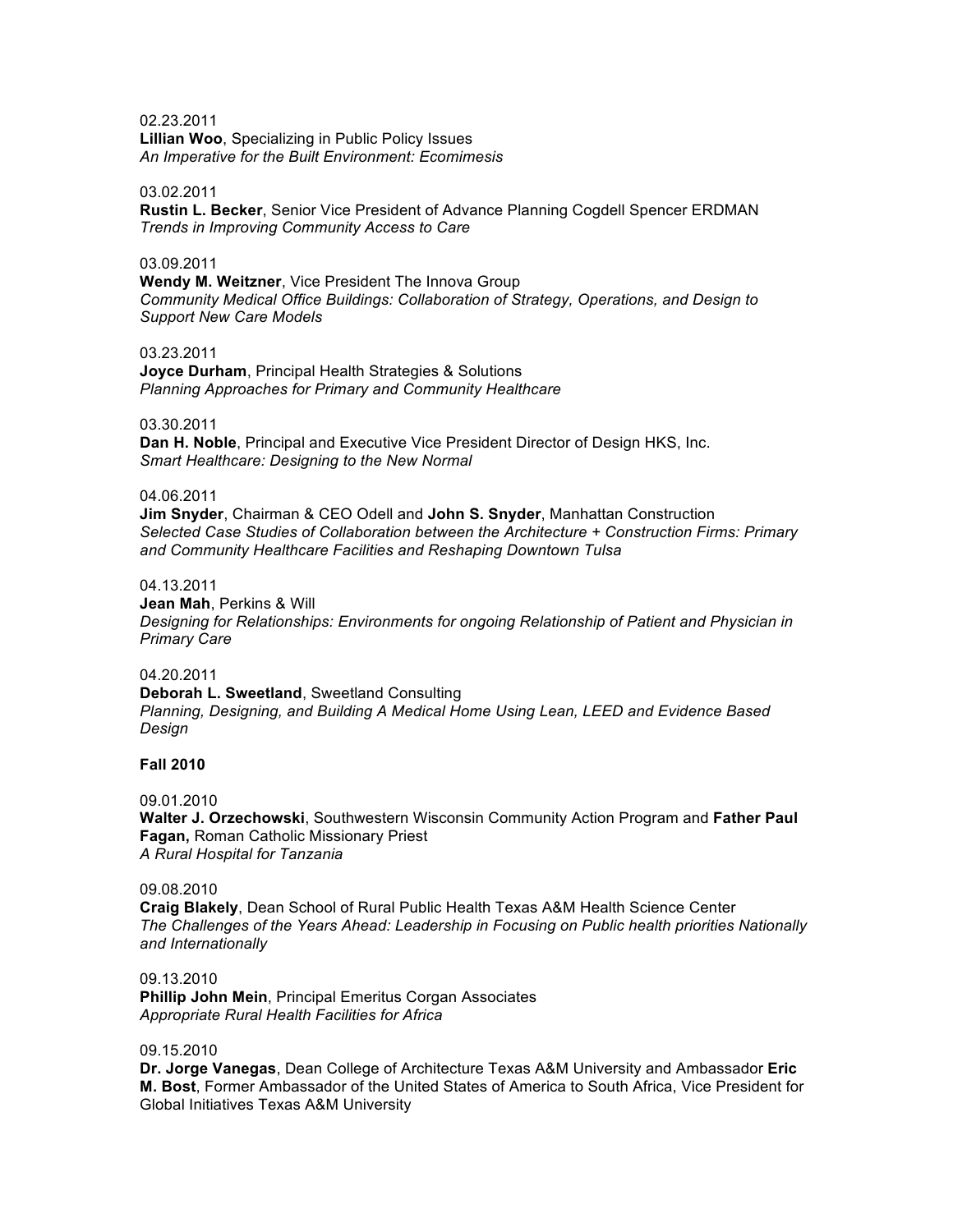*The Need for Leadership in Healthcare and Healthcare Facilities on the African Continent*

### 09.22.2010

**Nancy W. Dickey**, President Texas A&M University Health Science Center and Vice Chancellor for Health Affairs- Texas A&M System and **Ed Huckaby**, Senior Principal FKP Architects *Leadership Thru Collaboration: The Design of the TAMHSC- Texas A&M Health Science Center*

## 09.29.2010

**Charles L. Greco**, President & CEO Linebeck Group, LLC *Healthcare Delivery: Can We Afford Not to be a Lean Leader?*

### 10.06.2010

**Marie A. Bernard**, Deputy Director, National Institute of Aging *Health and Environmental Needs of the Elderly- The Viewpoint from the National Institute on Aging*

## 10.06.2010

**Teresa S. Sword**, Senior Project Manager Silverman Construction Program Management *Designing for Children*

## 10.13.2010

**Ronald L. Skaggs**, Chairman Emeritus HKS, Inc., and **Joseph G. Sprague** Senior Vice President/ Director Health Facilities HKS, Inc. *Case Examples of Leadership in Forming a Global Health Care Practice*

## 10.20.2010

**David H. Watkins**, Chairman, President WHR and **Michael A. Cluff**, Associate Principal Kohn Pederson Fox *Leadership: A Collaborative Case-Study- Methodist Hospital, Houston, Texas*

### 10.27.2010

**L. Bradford Perkins**, Founding principal Perkins Eastman *Leadership in building an International Practice: Project Case Studies*

### 11.03.2010

**Karl R. Sonnenberg**, Partner ZGF Architects LLP *Importance of Collaboration Between the Design and Building Professions*

### 11.10.2010

**Craig Beale**, Executive Vice President Healthcare Group Director HKS Inc. *The Future of Healthcare Architecture*

# 11.17.2010

**Bill Rostenberg**, Principal and Director of Research Anshen + Allen *Healthcare Advanced Technology: Leadership and Innovation*

### 12.01.2010

**Tye Farrow**, Senior Partner Farrow Partnership Architects, Inc. *Fat Places, Fit Places: Design Leadership in the Campaign to End Obesity*

### **Fall 2008**

### 08.27.2008

**Dr. Jen McLeroy**, Professor, Department of Social and Behavioral Health, School of Rural public health Texas A&M Health Science Center *The Epidemiologic Transition*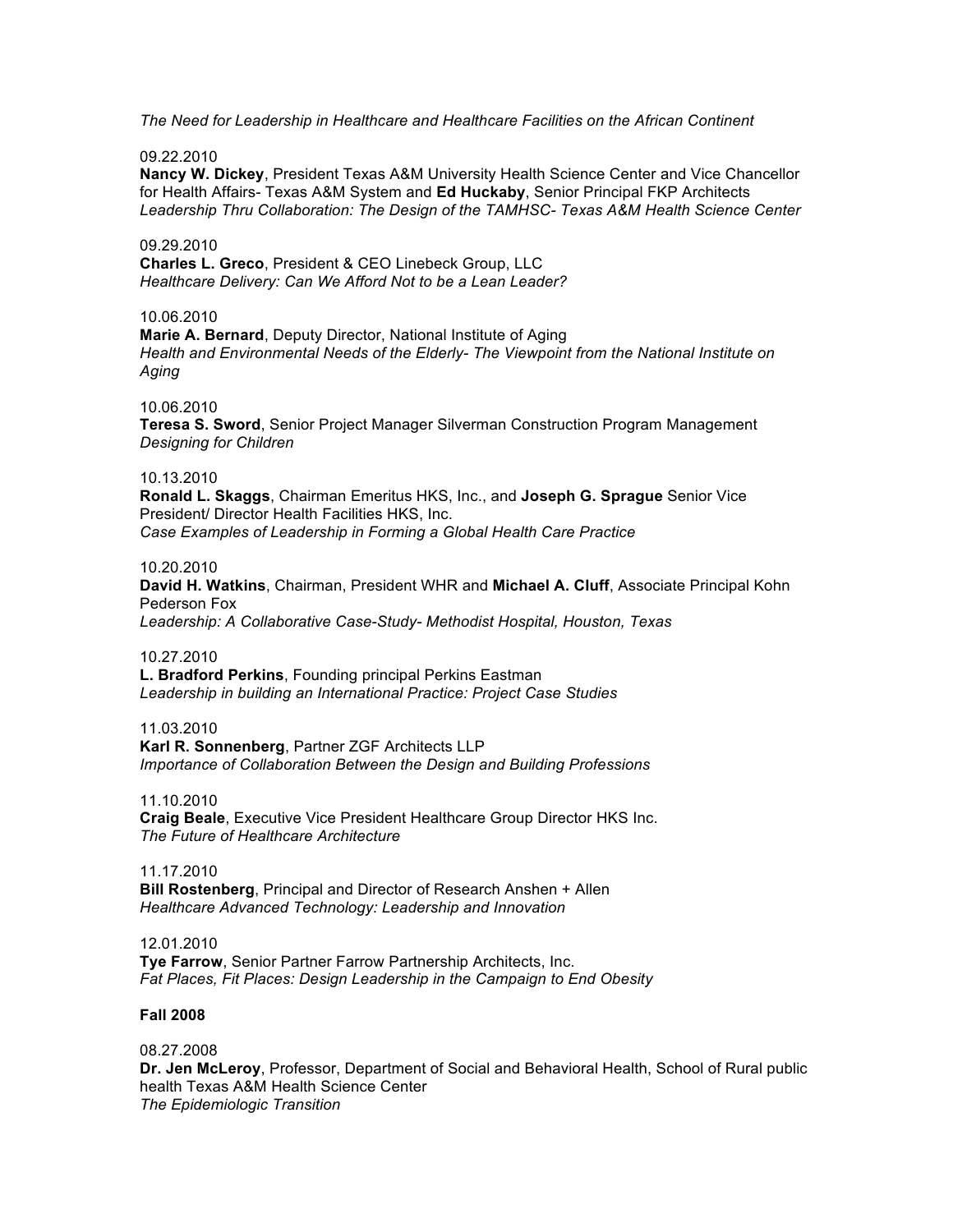09.03.2008 **Jean MAH**, Principal Perkins + Will Architects *It's not Just About Hospitals*

09.10.2008 **Teri Oelrich**, Principal NBBJ *A Nurse Perspective on Hospital Design*

09.17.2008 **Derek Parker**, Director Anshen + Allen Architects *Research and Design for Health*

09.24.2008 **James R. Diaz and Lari Diaz**, Kaplan McLaughlin Diaz Architects *Maximum Flexibility Through Standardization*

10.01.2008

**Ashley N. Davis**, HKS and **Alejandra Iriarte**, Associate medical planner, WHR Architects Inc. *A tale of Two Graduates A Week in the Life After Graduating from Texas A&M*

### 10.08.2008

**La Tonya Whitfield-Horhn**, Project Manager PBK Architects, **Tushar Gupta**, Principal WHR Architects Inc. and **Marie Hoke**, Principal WHR Architects Inc. *Mater Planning and Design of the Jersey Shore University and Medical Center*

10.15.2008

**James Brinkley**, President James Brinkley Co. *Innovative Healthcare Design*

### 10.22.2008

**Robert J. Spampani**, Project Manager Steris *The Value and role of STERIS Corporation, a Healthcare Capital Equipment Provider, Brings to the World of Healthcare Education and Architecture*

10.29.2008 **Tama Duffy Day**, Principal Perkins + Will Architects *Research Informing Design: Can Evidence-Based Design Strategies Influence Non-Hospital Spaces?*

11.05.2008 **Ron Meyer**, Vice President HKS, Inc., and **Christopher Peck**, Vice President, McCarthy Building Companies, Inc. *BIM Building Information Modeling*

11.12.2008 **Changshan Huang**, PhD. Harold L. Adams' 61 Endowed Interdisciplinary Professor in Landscape Architecture and Urban Planning, Texas A&M University *Healthy Cities and the Design Institutes in China*

11.19.2008

**Phillip Sun,** Institutional Consulting Practice Leader Jacobs Carter Burgess *Critical Issues in the "How" of Healthcare Facilities Design and Construction: Our Experience with "Lean" and Integrated Project Delivery*

**Spring 2008**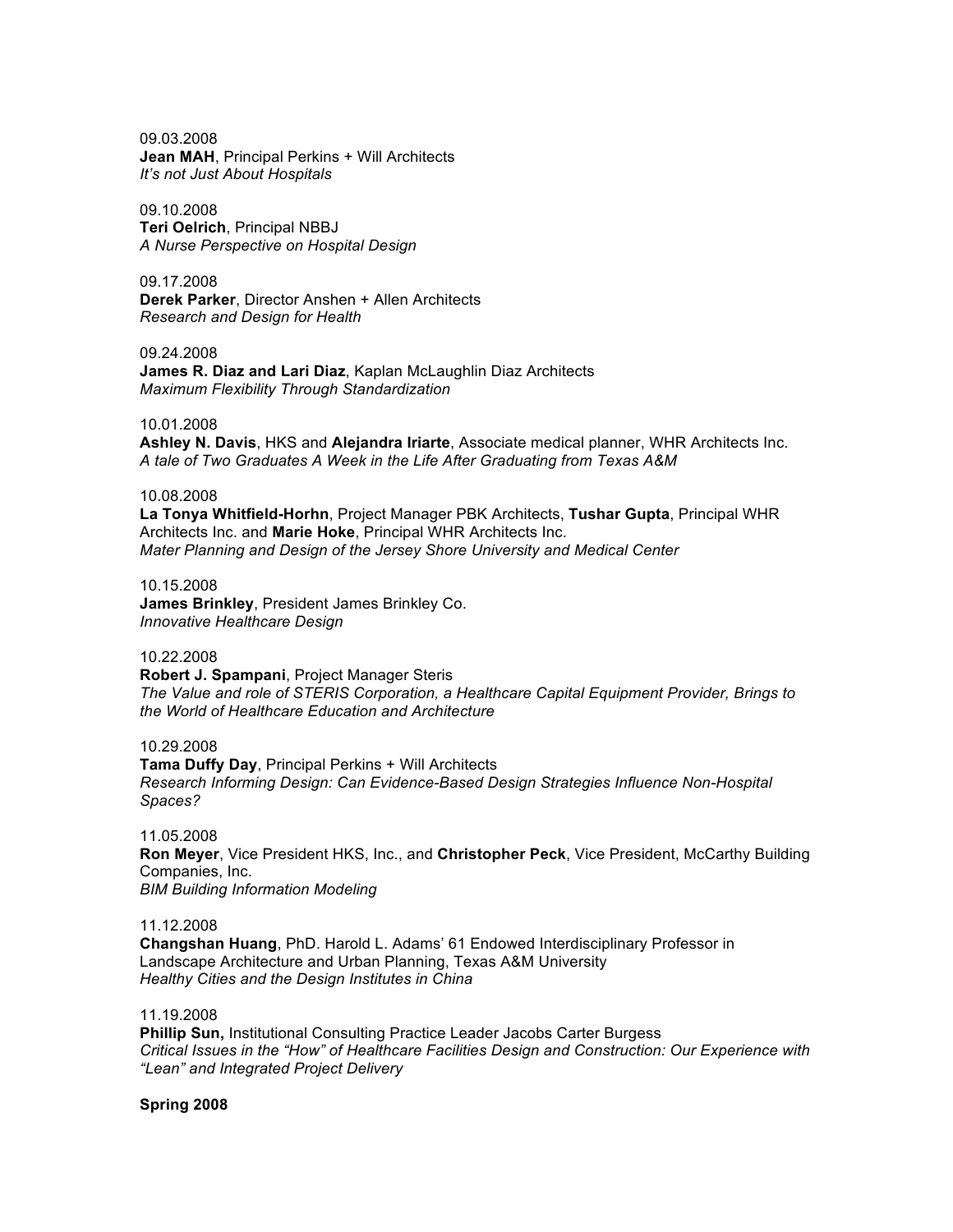## 01.23.2008

**Kenneth McLeroy**, Professor, Department of Social and Behavioral Health, School of Rural public health Texas A&M Health Science Center *Public Health Transition*

## 01.30.2008

**Dan Thomas**, HDR Healthcare Designer, and **Heidi Higgason**, Vice president and Managing principal HDR *Principles of Healthcare Master Planning*

### 02.06.2008

**Thomas Harvey**, Senior Vice President Director of Clinical Advisory and Research Groups HKS, Inc., and **Debajyoti Pati**, Associate Director Senior Design Architect HKS, Inc. *Tier One Service- Clinical Expertise and Research Evidence*

### 02.13.2008

**Jim Wilmost**, Principal Wilmot/Sanz. Inc. *Implementation of a Hospital master Plan*

# 02.20.2008

**Elizabeth Viets**, Associate WHR *Through the Eyes of a Recent A&M Graduate: Healthcare Design in the Real World*

### 02.27.2008

**Ed Huckaby**, Principal FKP, **Russell Butler II**, Vice President, Principal EDAW, Inc., **Michael Pisano**, Landscape Architect EDAW, Inc. and Vaike Haas, Landscape Architect EDAW, Inc. *Designing the New TAMHSC: A Model of Collaboration*

### 03.05.2008

**Thomas Quigley**, Principal HOK *Innovations in Medical Planning and Design: The Academic Medical Center and Replacement Hospital*

### 03.07.2008

**Nunzio De Santis**, Executive Principal and Director of Hospitality HKS, Inc. and **Marc Budaus**, Vice President HKS, Inc. *Recent HKS Hospitality (Hotels) and Healthcare Projects*

#### 03.19.2008

**Kirk Hamilton**, Associate Professor College of Architecture at Texas A&M University *Research informed Design Safety and Improved Outcomes*

## 03.26.2008

**Mattia Flabiano III**, Principal Page Southerland Page *Page Southerland Page: Designing for the Future since 1898*

### 04.02.2008

**Matthew Mitchell**, Director of Industrial Decontamination Solutions STERIS *New Directions in Advanced Room Sterilization in Hospitals and Health Facilities*

### 04.09.2008

**Jonathan Bailey**, President, Managing Director, Chairman of Jonathan Bailey Associates *The Importance of Cookie Baking*

04.16.2008